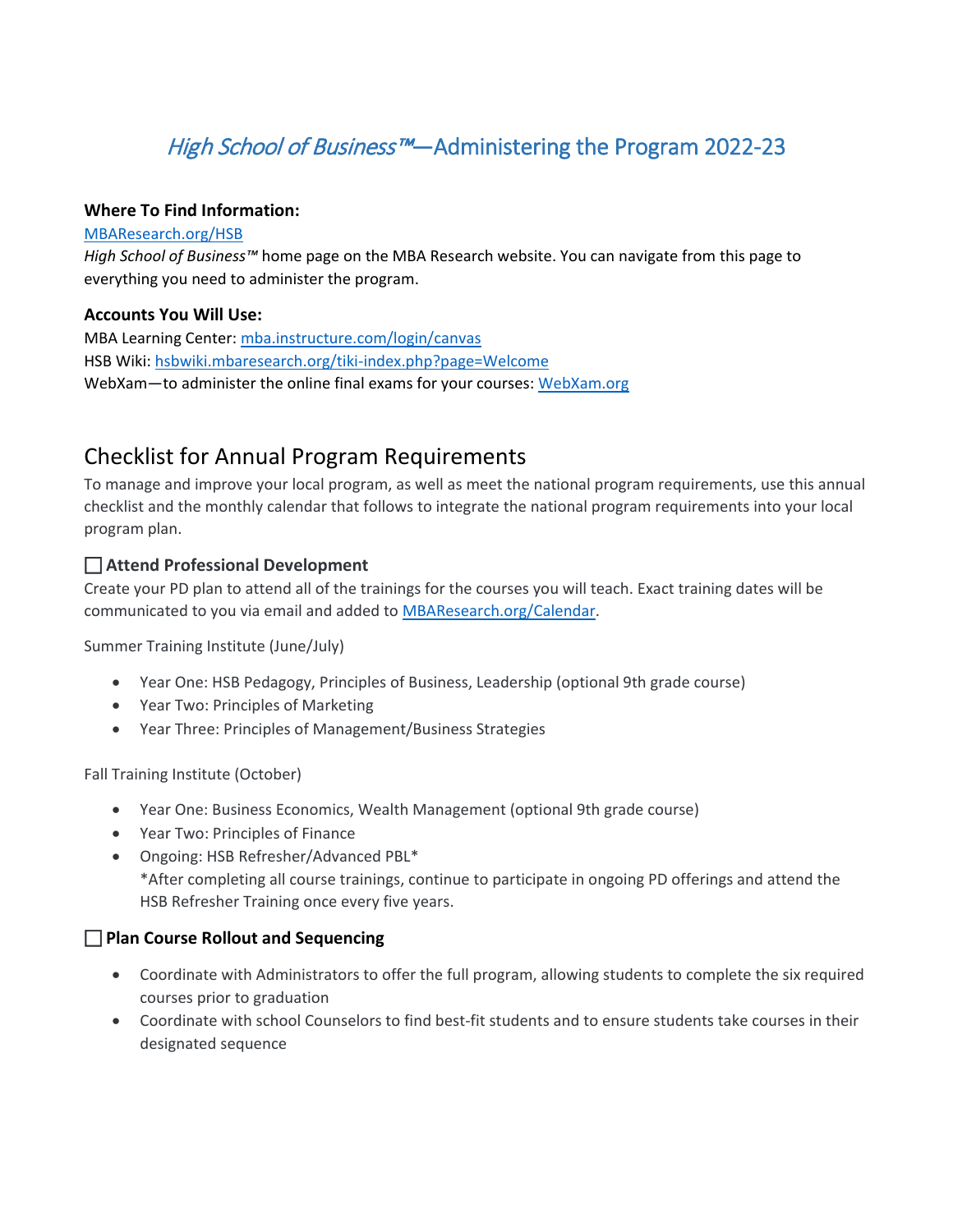## **Develop Your HSB Steering Team**

Along with being a program requirement, your [HSB Steering Team](http://www.mbaresearch.org/HSBSteeringTeam) can assist with three other program requirements. Additionally, each course guide has a list of needs for the course. Use those course resource lists to encourage your steering team members to get involved in bringing business into the classroom.

- Annual Self Study and Improvement Survey—complete in the spring of each year (end of school year)
- Observational Internship—students complete 20 hours in their senior year
- Provide a value-added recognition option for your HSB completers—honors celebration, graduation cords, local college credit agreement, etc.

## **Administer Final Exams**

Give the proctored final exams to every student in each course

WebXam: [WebXam.org](http://www.webxam.org/) (login required)

- [WebXam Manual](https://www.mbaresearch.org/wp-content/uploads/2021/09/HSB-WebXam-Manual-17_18.pdf)
- Bulk Upload Student Accounts-see manual for directions
- [Policies and Procedures for Proctoring HSB Exams](http://www.mbaresearch.info/download/HSB/Policies%20and%20Procedures%20for%20Proctoring%20HSB%20Exams%202016_17.pdf)
- Online Proctor Forms:
	- o [Proctor Registration Form](https://docs.google.com/forms/d/e/1FAIpQLSd-ZCgqH8yL3unafUJNyQcoUueiswr4riPGxAFMaXkL5p7DVw/viewform)
	- o [Exam Certification Form](https://docs.google.com/forms/d/e/1FAIpQLScBGpByW-F3DQ498rIbbWDtF5kFnrHqe0fqj-BIvaPBkjq6iw/viewform)

## *High School of Business™* Planning Calendar

The following is an overview of administrative and marketing initiatives you may need to address each month. Some of the items are unique to *new* teachers in the program and some are standard reminders for *all* teachers. Use this planning calendar to create your own customized HSB reminders.

August

- Kick Off the New School Year
	- $\circ$  Begin the new year with special HSB events, such as team-building activities, field trips to businesses, etc.
- Back-to-School Webinar for New Teachers. Date and registration information will be communicated via email.
- Register for Fall Training/MBA Research Conclave Curriculum and Teaching Conference. Find information at [MBAResearch.org/Calendar](https://www.mbaresearch.org/calendar/) and [MBAResearch.org/Conclave.](http://www.mbaresearch.org/Conclave)
- Hold first monthly Steering Team Meeting
	- o See Steering Team Implementation Plan [on the Wiki.](http://hsbwiki.mbaresearch.org/tiki-index.php?page=Welcome)
- Prepare for your students' online tests:
	- $\circ$  Fill out your credit requests [on the Wiki](http://hsbwiki.mbaresearch.org/tiki-index.php?page=Welcome) for the mandatory Final Exams.
	- o Print and read the full [WebXam Manual](https://www.mbaresearch.org/wp-content/uploads/2021/09/HSB-WebXam-Manual-17_18.pdf) to create your students' WebXam accounts.
	- o Choose proctors for your exams.
		- **[Policies and Procedures for Proctoring HSB Exams](http://www.mbaresearch.info/download/HSB/Policies%20and%20Procedures%20for%20Proctoring%20HSB%20Exams%202016_17.pdf)**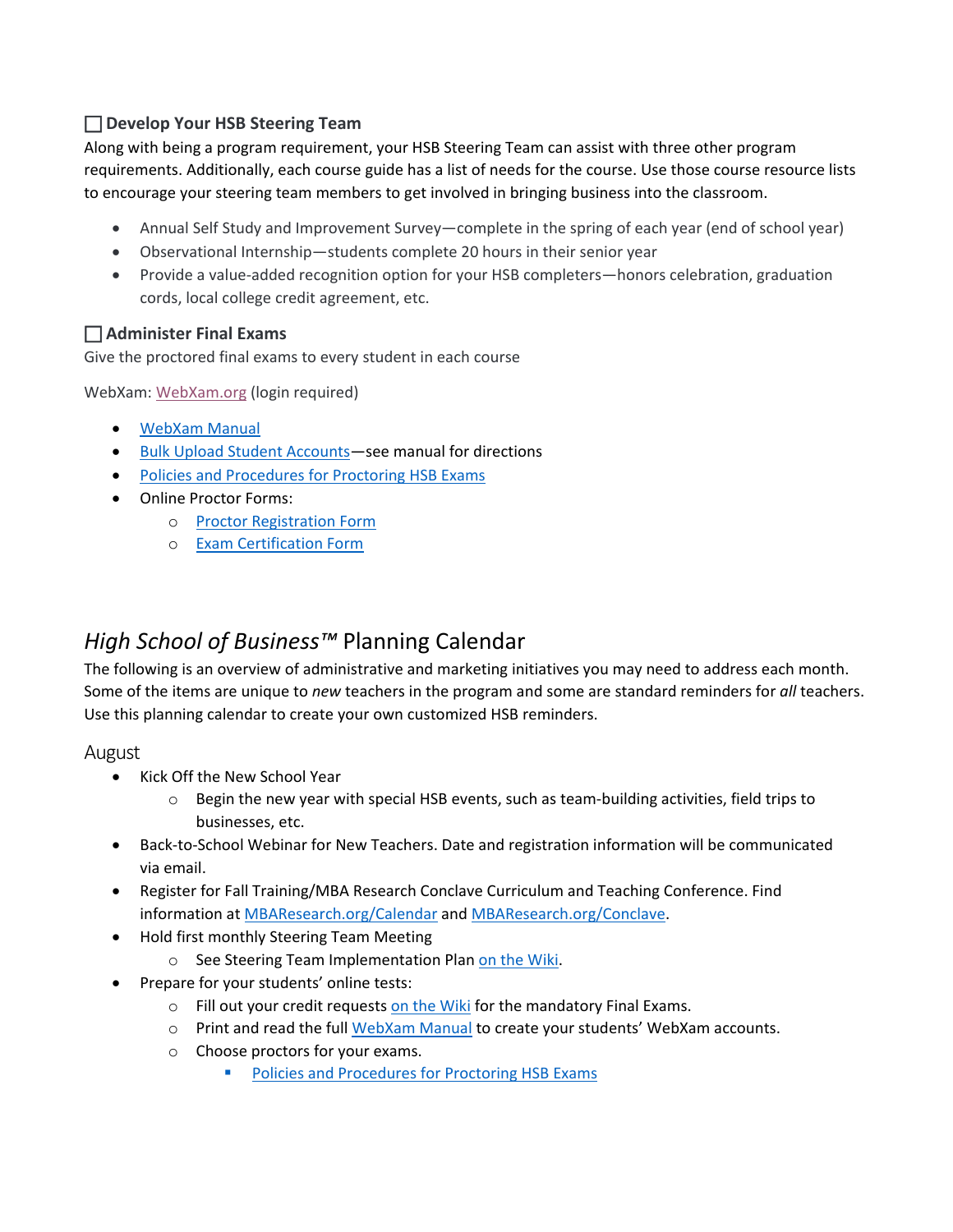- o Online Proctor Forms:
	- **[Proctor Registration Form](https://docs.google.com/forms/d/e/1FAIpQLSd-ZCgqH8yL3unafUJNyQcoUueiswr4riPGxAFMaXkL5p7DVw/viewform)**
	- **[Exam Certification Form](https://docs.google.com/forms/d/e/1FAIpQLScBGpByW-F3DQ498rIbbWDtF5kFnrHqe0fqj-BIvaPBkjq6iw/viewform)**
- Learning Center: Customize the preset HSB courses for first semester and invite students to join your course.

#### September

- Prepare for Fall Training Institute.
- Primary Contact ensures that Fall Training invoices are paid.
- Annual Affiliation fee invoices are mailed this month.
- Primary Contact sends updated information (name, title, email address) for all staff changes (teachers, admins, CTE Directors, steering team members) at your school to: [rizqiyaz@mbaresearch.org.](mailto:%20rizqiyaz@mbaresearch.org)
- Monthly Steering Team meetings continue at your school.

#### **October**

- HSB Teachers attend Fall Training Institute.
- Monthly Steering Team meetings continue at your school.

#### November

- Be HSB Proud. As you and your students head to conferences this school year, consider wearing HSB ribbons. These are red ribbons that affix to the bottom of standard conference name tags. Just email us how many you need. We also have HSB lapel pins available.
- Request test credits for Final Exams on the HSB Teacher's Wiki (if needed).
- Monthly Steering Team meetings continue at your school.

## December

- Have Kudos to Share? Let us know! We regularly use our website, Facebook, Twitter, newsletter, and more to recognize the achievements of students and teachers in HSB. Simply email project stories and photos to me and we'll take care of the rest. End-of-project presentations, field trips to local businesses, local or school newspaper recognition, good deeds achieved via the *Leadership* service-learning project or any other project, are all good examples that we can use to help your students shine.
- Request test credits for Final Exams on the HSB Teacher's Wiki (if needed).
- MBA Learning Center: Customize the pre-set HSB courses for  $2^{nd}$  semester.
- Monthly Steering Team meetings continue at your school

#### January

- MBA Learning Center: invite students to join your 2<sup>nd</sup> semester courses.
- Add next year's HSB courses to scheduling materials.
- Request test credits for Final Exams on the HSB Teacher's Wiki.
- Summer Training Institute Registration is usually available by mid-month on [MBAResearch.org/Calendar](https://www.mbaresearch.org/calendar/)
- If you haven't done so already, request your Better Investing accounts for yourself and your *Principles of Finance* students
- Post your Pre-test and/or final exam credit requests to the Wiki. Remember to enter '#of students in class/approximate date of exam'.
- Monthly Steering Team meetings continue at your school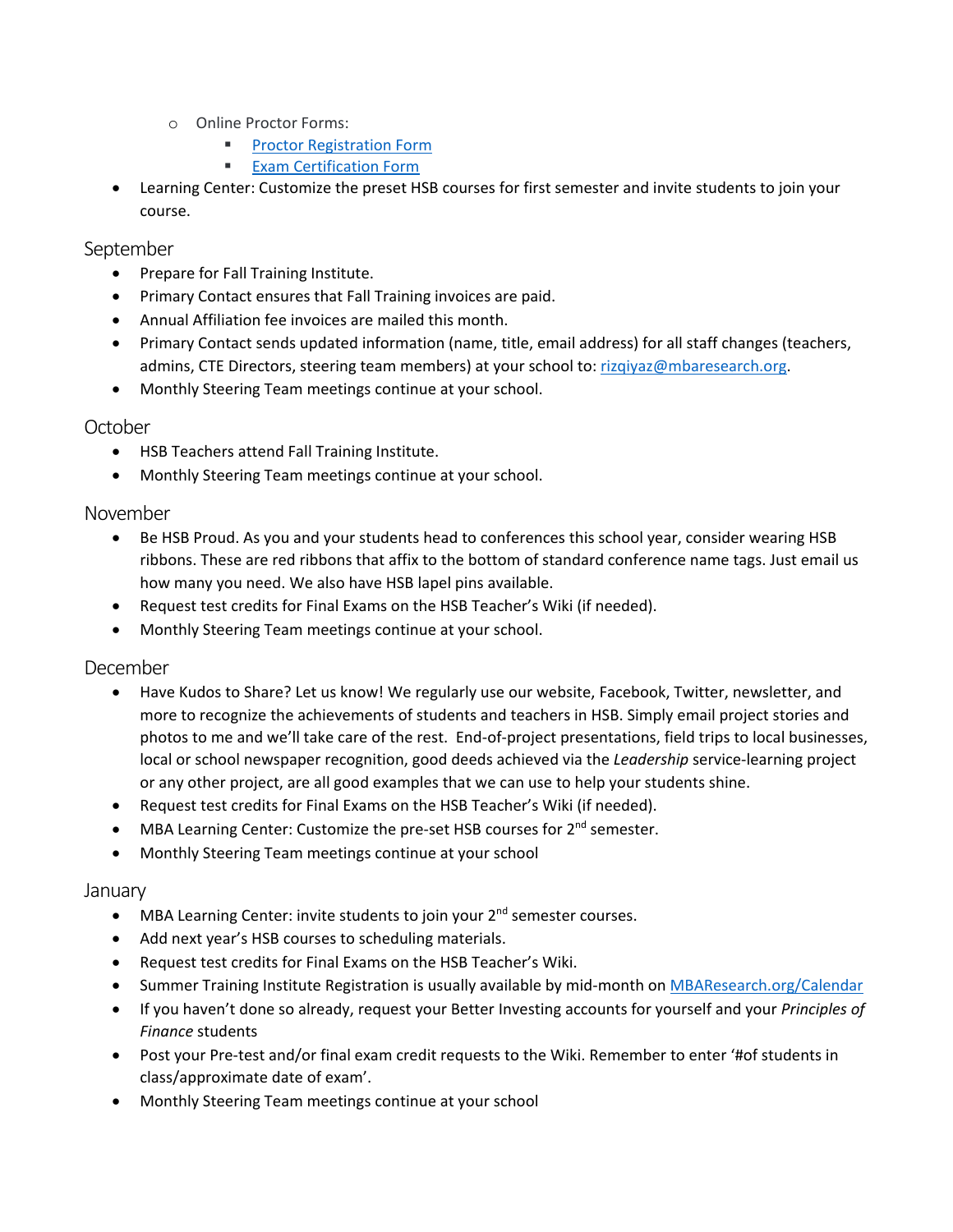• Counselor Webinar – usually last week in January.

## February

- Counselor Webinar registration: All school counselors who do scheduling of HSB students should attend. Led by veteran HSB counselors, topics include scheduling courses, sharing information with students and parents, determining which students will benefit from the program, and recent program updates. Counselors and admin will be emailed details leading up to the webinar.
- Register for Summer Training Institute.
- Monthly Steering Team meetings continue at your school

## March

- Program Completer Form—if you have seniors completing the program, have them complete and submit [this online form](https://docs.google.com/forms/d/e/1FAIpQLSegrb8anaIxxkjwLnOQzN7SgjiA4iYO_xhyCdEV227YfQxObg/viewform) to receive their certificate of completion. Further instructions and a link to the form are also posted on the HSB Teacher's Wiki home page.
- Register for Summer Training.
- Annual Self-Study and Improvement Plan Survey is sent to the Primary Contact at each school
	- o Steering Team schedules time to complete annual self-study, due in June.

## April

- Reminders
	- o Register for Summer/Fall Training and book travel and hotel
		- **Pay for Summer/Fall Training**
	- o Steering Team completes annual self-study
	- o Program completer form for graduating students to submit
	- o Send us your student success stories
- Monthly Steering Team meetings continue at your school

## May

- Primary Contact ensures that training invoices are paid
- Make final travel arrangements for training
- Assemble or make changes to your Steering Team
	- $\circ$  Decide upon standard meeting time for upcoming school year, e.g., 1<sup>st</sup> Tuesday of month at 3pm.
- Steering Team completes annual self-study

## June

- Summer Training begins
	- o Register for graduate-level credit through VCSU (\$50/course)
- Steering Team completes annual self-study

## July

• Summer Training continues